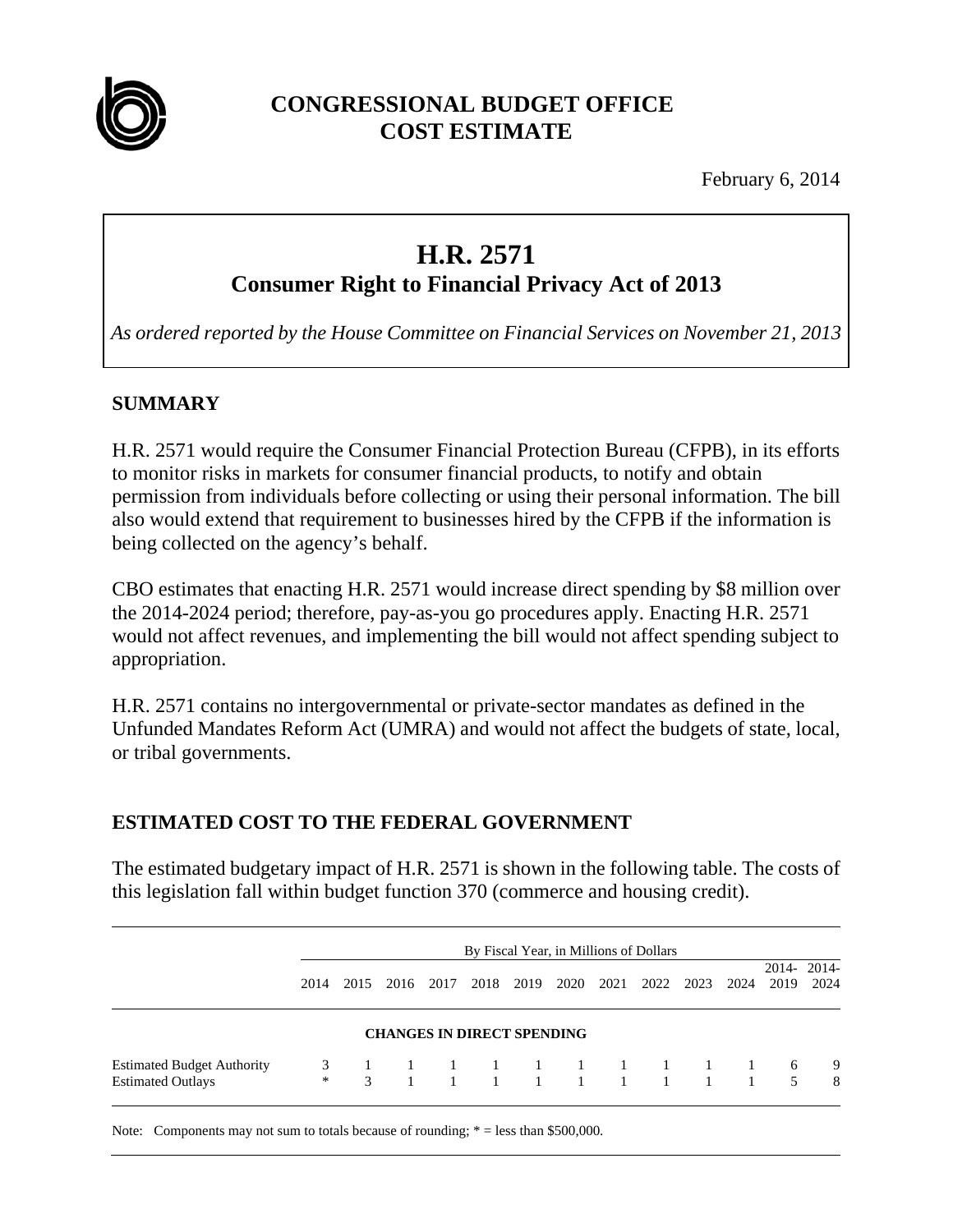#### **BASIS OF ESTIMATE**

For this estimate, CBO assumes that the legislation will be enacted near the middle of fiscal year 2014 and that spending will follow historical patterns for the CFPB. The CFPB is permanently authorized to spend amounts transferred from the Federal Reserve; because that activity is not subject to appropriation, CFPB expenditures are recorded in the budget as direct spending.

Under current law, the CFPB may obtain certain financial information about an individual from businesses that offer financial products to consumers under certain conditions. H.R. 2571 would require the bureau (and any entities collecting information for the bureau) to inform consumers of the information that is being sought and receive permission from the affected individuals before gathering such information.

CBO estimates that it would cost \$8 million over the 2014-2024 period to implement a system to monitor requests made to individuals. Information from the CFPB indicates that the bulk of the data maintained by the bureau to monitor risks to consumers of financial products does not contain information that allows individual consumers to be identified. However, based on information from the CFPB, CBO expects that the bureau would develop a system to monitor requests made to individuals when the agency does use information that is individually identifiable. CBO estimates the CFPB would spend about \$3 million soon after enactment for system development costs, and less than \$1 million per year thereafter for ongoing use and maintenance costs.

## **PAY-AS-YOU-GO CONSIDERATIONS**

The Statutory Pay-As-You-Go Act of 2010 establishes budget-reporting and enforcement procedures for legislation affecting direct spending or revenues. The net changes in outlays that are subject to those pay-as-you-go procedures are shown in the following table.

**CBO Estimate of Pay-As-You-Go Effects for H.R. 2571, as ordered reported by the House Committee on Financial Services on November 21, 2013** 

|                                   |          | By Fiscal Year, in Millions of Dollars |                                    |           |      |      |      |      |                   |           |      |      |                    |
|-----------------------------------|----------|----------------------------------------|------------------------------------|-----------|------|------|------|------|-------------------|-----------|------|------|--------------------|
|                                   | 2014     | 2015                                   |                                    | 2016 2017 | 2018 | 2019 | 2020 | 2021 |                   | 2022 2023 | 2024 | 2019 | 2014-2014-<br>2024 |
|                                   |          |                                        | <b>NET INCREASE IN THE DEFICIT</b> |           |      |      |      |      |                   |           |      |      |                    |
| Statutory Pay-As-You-Go<br>Impact | $\Omega$ | 3                                      |                                    |           |      |      |      |      | 1 1 1 1 1 1 1 1 1 |           |      | 5    | -8                 |

Note: Components may not sum to totals because of rounding.